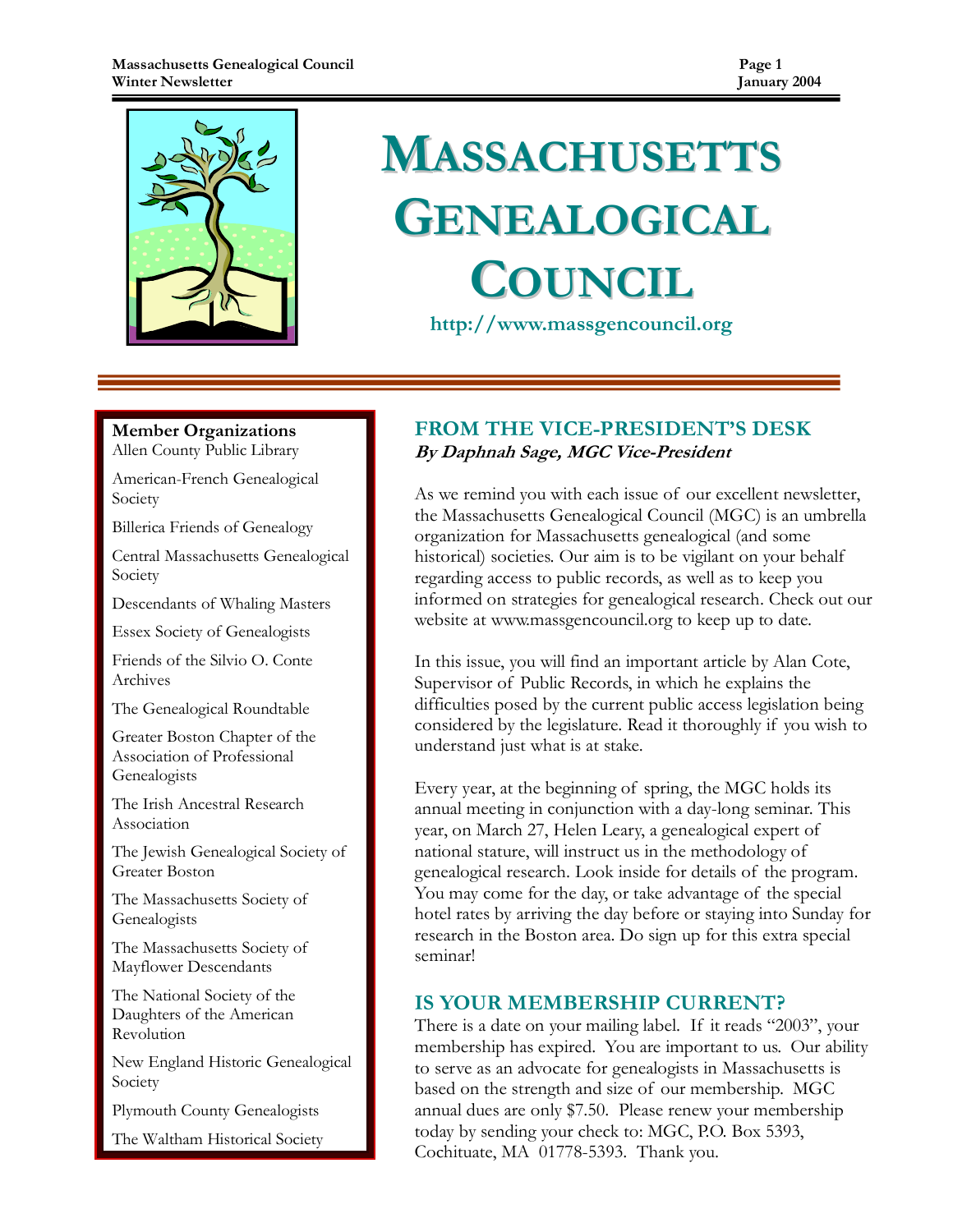#### MGC BOARD 2003-2004

#### **OFFICERS**

President: Bernard J. Couming Vice-President: Daphnah Sage Treasurer: Peter Viles Secretary: Sandra Gambone DIRECTORS

Archives: Ann Dzindolet Civil Records: Shirley Barnes Asst. Civil Records: John S. Gracey Newsletter: Mary Ellen Grogan Asst. Newsletter: Georgie Hallock Programs: Sharon Sergeant Publicity: Bobby Lyman Ways & Means: Sheila FitzPatrick Webmaster: Bob Stone

#### The Massachusetts Genealogical

Council is dedicated to serving the interests of the state's genealogical community. Founded in 1980, the Council's stated aim is to develop and promote the study and exchange of ideas among persons and organizations interested in the pursuit of genealogy. Its programs and activities are designed to complement those of the many genealogical and hereditary societies throughout the state and to provide a statewide forum for genealogists.

One of the Council's leading functions is to represent the concerns of genealogists in the halls of state and local government. The Council monitors the activities of agencies that bear on genealogical interests and testifies at hearings and other forums of government. The Council promotes the preservation and publication of state and local records and also provides information about them. It guards the rights of all researchers' access to public records and educates genealogists about the proper use and preservation of these records.

The Massachusetts Genealogical Council (MGC) is composed of both Individual and Organization Members. Individual members receive the newsletter, participate in activities organized by the MGC, and may attend the Annual Meeting and Seminar at a discounted member-only rate. All Organization Members receive the newsletter. Organization Members of groups based in Massachusetts are encouraged to send a delegate to the quarterly meetings of the Board of Directors. Delegates are voting members of the Board.

Membership in the Council is open to any person or organization interested in its activities upon payment of dues. The membership year runs from 1 January through 31 December. Dues are: Individual \$7.50, Organization \$10.00, Sponsor \$15.00. Note: Dues are NOT tax-deductible.

The MGC Board meets four times a year. Meetings are open to all interested genealogists, and we welcome your participation. Massachusetts genealogical organizations are urged to send a representative to these meetings. Meetings are scheduled for March 6, 2004, and May 1, 2004, at the National Archives in Waltham, from 1 to 4 pm.

#### THE END OF MICROFILM By Richard W. Eastman

The following article is from Eastman's Online Genealogy Newsletter [dated November 24, 2003] and is copyright 2003 by Richard W. Eastman. It is re-published here with the permission of the author. Information about the newsletter is available at http://www.eogn.com.

As a part of my trip this week, I had a chance to learn about the LDS Church's plans for future images of genealogy-related records. I found the plans to be exciting and very important to future genealogists.

The Church of Jesus Christ of Latter-day Saints (the Mormons) has teams of members who travel the

globe to take microfilm images of records that have genealogy interest. Such teams have been making microfilm copies since the late 1930s. The Family History Library in Salt Lake City now has millions of microfilm reels in stock for use by anyone who wishes to visit the Library. These microfilms can also be rented for a modest fee through an extensive (cont'd on pages 3 and 4)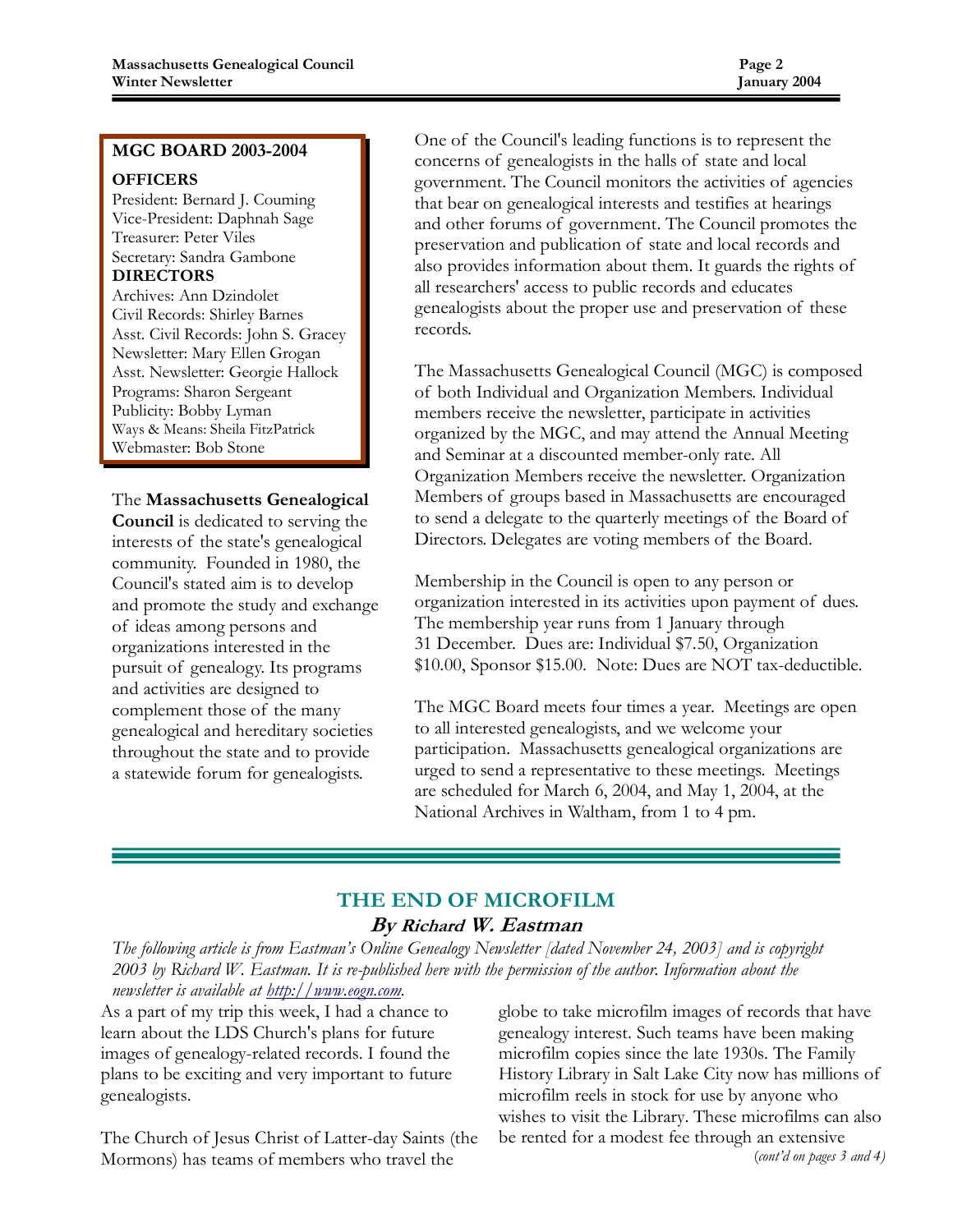network of Family History Centers throughout the world. You probably have a local Center near you. If so, you can rent these microfilms and view them without trekking to Salt Lake City. With this huge investment already made in microfilm, you might expect the LDS Church to continue its use forever. That's not true, according to Wayne Metcalf, the Director of Acquisitions for the church. Wayne is the person in charge of those traveling microfilm teams, as well as the lead person for planning future data acquisition efforts. I had a chance to meet with Wayne this week.

In fact, the LDS church is moving to digital imaging. The focus now is shifting from microfilm to making digital images onsite – in the original repositories – with no microfilm involved. The teams will use a laptop PC and a scanner in much the same manner as you and I do at home, although the scanner is more sophisticated than the typical unit sold to consumers. One pilot project in Texas has already been completed, and another one overseas is about to begin. If successsful, these pilot projects should lead to an all-digital data acquisition process for all future efforts.

The reasons for this change are both technological and economic. Acquisition by microfilm is becoming more and more impractical every year.

First, microfilms have not had the longevity that many expected. The original microfilms used in the late 1930s,and for a decade or two after, were found to emit a flammable gas as they aged. Spontaneous combustion was a real possibility. You can imagine the result if that happened in a storage facility containing millions of microfilm reels.

Consequently, the LDS church switched to acetatebased microfilm materials as soon as they became available. Acetate does not create dangerous gases. For safety reasons, the older microfilms were copied to the newer technology films. The copy process induced some degradation in image quality, but that's better than a fire.

Acetate microfilms were expected to last 100 years or so. However, experience has shown that the films become brittle within a decade or two. Scratches appear quickly when these brittle acetatebased microfilms are cranked through the typical microfilm viewer. Even making copies from acetate originals can damage the originals.

In recent years the LDS church switched to acetone-based microfilms as that technology became available. These should last much longer than the earlier microfilms. However, unexpected surprises have occurred before, so church officials keep testing these films to make sure they are not deteriorating.

Another reason for the plan to digitize is the rapidly increasing expense of microfilm cameras. The LDS church already owns a number of expensive microfilm cameras. However, these are aging devices. As technology has moved from microfilm to digital images, the companies that manufactured the cameras found their sales dropping to near zero. As a result, they stopped manufacturing the cameras for this obsolete technology. While the LDS church has sufficient units in stock today, replacements are no longer manufactured.

These cameras already owned by the church have a lot of moving parts and require some maintenance as well as occasional replacement parts. With parts no longer available from the manufacturers, the LDS Church has had to manufacture many of the parts, a rather expensive proposition.

Finally, moving these cameras around the world and making microfilms is expensive. The cameras are bulky. As a result, a lot of money and effort is required to ship these units to the far corners of the world. Carrying unexposed film is also chancy, especially in some climates. Adding to the difficulty is the entire process of shipping exposed films back to Salt Lake City, developing the films, cataloging them, and placing them into inventory. All of this adds to the time and expenses required. In fact, Metcalf reported that films typically do not become available to genealogists until a year or more after they are first created. The church also always presents a copy to the owners of the archive that was filmed. These archivists often have to wait a year for their copy.

Contrast this with digital imaging. All that is needed is a digital scanner and a laptop PC. The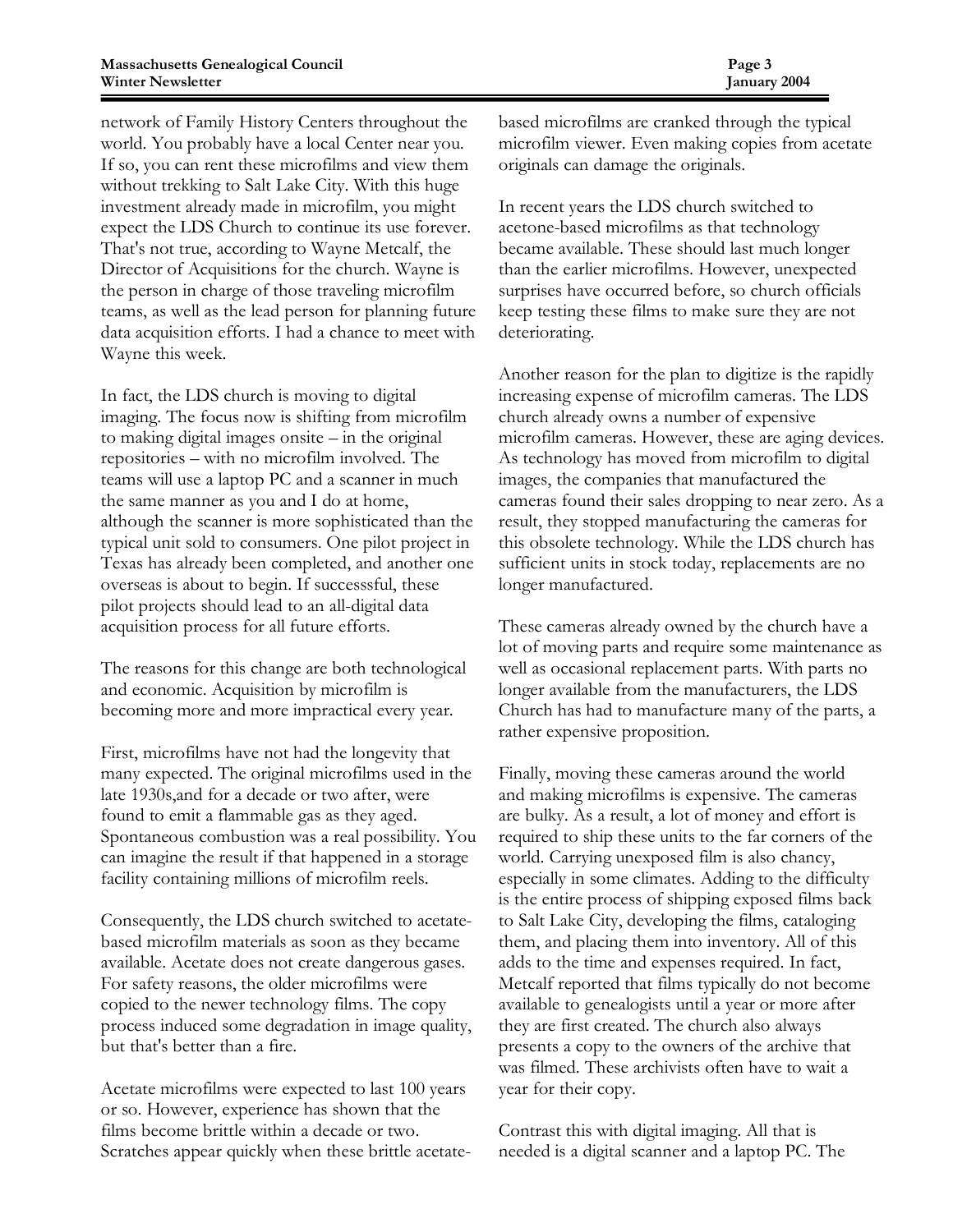scanner is a bit bulky but still much smaller than a microfilm camera. The digital scanner also has fewer moving parts and a much lower purchase price. Simple repairs can be made with readilyavailable parts. If extensive repairs are required, scrapping the entire scanner and purchasing a new one is cheaper than the typical repair cost of a microfilm camera.

A "film" crew can create images for a week and then "burn" a half-ounce DVD disk with the image files. They send the disk by airmail to Salt Lake City or possibly transfer the files across the Internet if a high-speed connection is available. At the same time as the files are making their way to Salt Lake City, a duplicate copy is immediately given to the owner of the archive records being imaged.

Another benefit is that the on-site filming crew can handle the cataloging, instead of tasking a cataloging group in Salt Lake City. The filming crews typically can speak, read, and write the local language, so, they can more easily create catalog records as the images are being recorded. Here again, more time is saved. Once the LDS church converts entirely to digital images, you can expect new records to become available within days or a few weeks of being imaged, instead of today's typical delay of a year or more.

Once the images are available in a digital format, all sorts of possibilities become available. Images can be stored on CD-ROM or DVD disks, or placed online for viewing over the Internet. The LDS church is watching this technology closely and is testing several possibilities. Apparently no final decisions about distribution have been made yet. However, it seems clear that such images will be available in the Family History Library in Salt Lake City as well as in Family History Centers around the world. Decisions have yet to be made about wider distribution.

The best part of the plan is in the ease of replication. Making a copy of a microfilm introduces fuzziness, or "visual noise." Then, making a copy of that copy introduces further loss of image; copying that copy adds still more, and so on and so forth. However, a copy of a digital image is identical to the original. You can make copies of copies of copies; each new

image is identical to the original with no signal loss. In short, digital imaging ensures that future generations can have the same access that you and I enjoy.

So what about the ten million-plus microfilms already in stock? The easy answer is to "convert them to digital images." Indeed, the LDS church plans to do this whenever possible. However, studies have shown that about one-third of today's microfilms are not suitable for digital conversion. The original microfilms in question sometimes do not contain sharp images. The present films may be dark or over exposed, or the original document may be difficult to read. Converting from analog microfilm to digital images will introduce even more losses in image quality. In such cases, the only recourse is to go back to the original location and re-image the documents in digital media.

In fact, the LDS church does hope to revisit many archives and make new images, using digital scanners. However, this expensive process will require many years to complete. Decisions also need to be made on a case-by-case basis: do they send a crew to make digital images of something already available on microfilm, or do they send the crews to a new site to make images of records that are still unavailable on microfilm? Resources are not infinite; the expenditures must be made where they will do the most good.

As a result of all the above considerations, you can expect that genealogists will still be cranking microfilm readers for many years to come. (Of course, I should point out that microfilm readers are also becoming rare.) We can expect to see a "blended solution" for many years: some records will be available only on microfilm while others will be in digital format only. A few records may be available in both formats.

Yes, we will have an all-digital solution some day. The LDS church officials are not making any timeframe predictions, but I am guessing that microfilm will still be here for another decade, possibly two decades, with digital images slowly becoming more and more common during that time.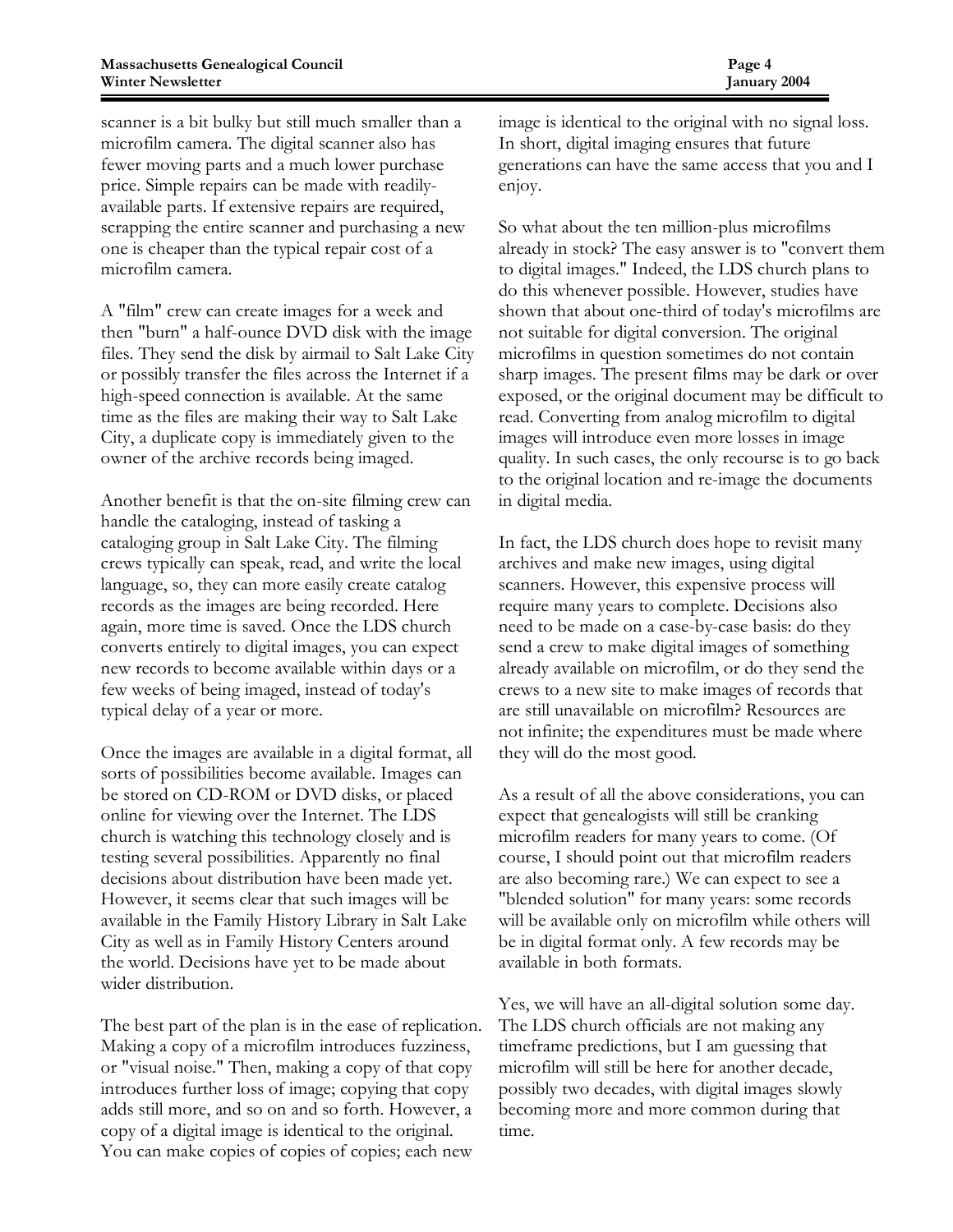#### EDUCATIONAL OPPORTUNITIES

#### National Archives in Waltham Offers Genealogical Workshops

The workshops will be offered at the Regional Archives building, located at 380 Trapelo Road in Waltham, MA according to the following schedule. Participants will learn what they need to know in order to locate records as well as what one might expect to find in the records. Additionally, behind the scenes tours of the archives will be given at 1:30 before workshops marked with an asterisk (\*). A new format for 3 workshops will be included this season. "Genealogical Roundtable: Open Forum for Genealogical Quandaries" will allow attendees to address their particularly difficult genealogical questions to a panel of National Archives staff.

| January $6, 1:30$ pm   | Census, Naturalization, & Passenger Lists*                      |
|------------------------|-----------------------------------------------------------------|
| January 15, 6:30 pm    | Passenger Lists and Canadian Border Crossings                   |
| January 21, 2:00 pm    | Genealogical Roundtable: Open Forum for Genealogical Quandaries |
| February 3, 1:30 pm    | Beyond the Census: Local History in Federal Records*            |
| February 12, $6:30$ pm | Records Relating to African-American Research                   |
| February 18, $2:00$ pm | Genealogical Roundtable: Open Forum for Genealogical Quandaries |
| March 2, 1:30 pm       | Census, Naturalization, & Passenger Lists*                      |
| March 11, 6:30 pm      | Documenting Our Mothers                                         |
| March 17, 2:00 pm      | Genealogical Roundtable: Open Forum for Genealogical Quandaries |

Workshop and tour space is limited to 20 participants. Call (866) 406-2379 to register and for more details. There is no fee. Light refreshments or coffee will be served.

The National Archives Northeast Region (Boston) has more than 25,000 cubic feet of archival material dating from 1789 to the 1970s, including primarily textual documents but also some photographs, maps, and architectural drawings. These records were created or received by the Federal courts and over 80 Federal agencies in Maine, New Hampshire, Vermont, Massachusetts, Connecticut, and Rhode Island. Hours of operation are Monday, Tuesday, and Friday 8:00 a.m. - 4:30 p.m., Wednesday and Thursday 8:00 a.m. - 9:00 p.m., and the first and third Saturday of each month 8:00 a.m. - 4:30 p.m., excluding all Federal holidays.

#### GENTECH 2004: Where Genealogy Meets Technology

GENTECH, the premier "technology in genealogy" event in the world, was last held in 2002 in Boston. It was a wonderful conference, as many of you know. The 2004 conference will be held in St. Louis, Missouri. Dates: January 22 to 24, 2004 Place: Millennium Hotel Registration: \$190 for 3-day registration or \$100 for a 1-day registration Website: http://www.eshow2000.com/ngsgentech/ conf\_program.cfm

The conference begins on Thursday, January 22, with a program focused on librarians

serving genealogists. New for this conference will be several two-hour, hands-on tutorial sessions on Thursday afternoon. The main GENTECH program will take place on Friday and Saturday, January 23 and 24. We will explore a variety of topics focused on teaching us all how to use various technologies in our family history research, as well as the future of genealogy and technology. Speakers include: Cyndi Howells, Curt Witcher, Sandra MacLean Clunies, Dick Eastman, Elizabeth Shown Mills, Robert Charles Anderson, and many others.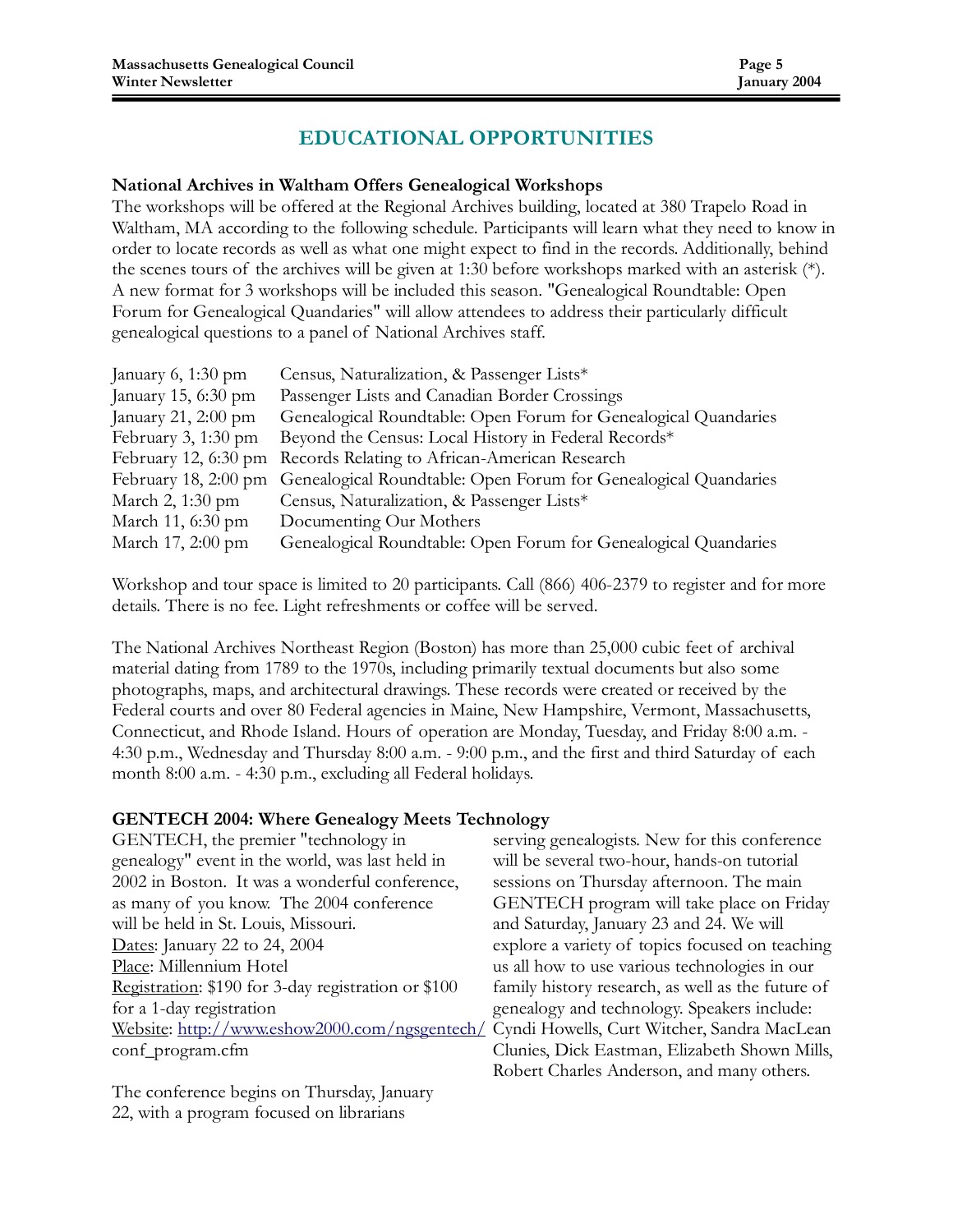#### THOUGHTS ON HB2233

#### By Alan Cote, Supervisor of Public Records, Office of the Secretary of State, Commonwealth of Massachusetts

**[Editor's Note:** This article first appeared in the 'Public Recorder'', the newsletter of the Massachusetts Town Clerks' Association. I have emailed Mr. Cote twice requesting permission to reprint this article since the information is so important to our readership, but I have not yet received a response. The article is reprinted here exactly as it appeared in the "Public Recorder"; no editing changes have been made. HB2233 is the House Bill that MGC is concerned would result in the closure of many of the vital records currently available to us.]

As Supervisor of Records for the Commonwealth, I am statutorily mandated to take all necessary measures to put the records of the commonwealth, counties, cities or towns in the custody and condition required by law and to secure their preservation. This statutory mandate will be nearly impossible to carry out if HB2233 is enacted. If HB2233 passes, it will be in direct conflict with six (6) current statutes. The new law or these six others would then need to be extensively amended or repealed.

Presently, there is no current mandate by the federal government to develop an electronic vital records system. The collection and reporting of vital statistics is purely a State function. Massachusetts is not alone in dealing with Vital Records matters. Barely a handful of States have any working electronic system or have completed the re-engineering project currently being coordinated by the National Association for Public Health Statistics and Information Systems (NAPHSIS). In fact, NAPHSIS itself estimates that they are still 9 to 18 months away from finalizing their recommendation for the BASICS of the "MOVER" system (Model Vital Electronic Registry).

The Secretary recognizes that the "Evitals" initiative is extremely important. We applaud the proactive approach that DPH has taken towards developing such a system. We applaud Dr. Nyberg's efforts as a member of NAPHSIS and the work he is achieving as a member of the IT Committee of the reengineering project, but this bill is not needed to accomplish the goals of this initiative.

The re-engineering project is happening throughout the United States and was necessitated because the first attempts at creating an electronic system failed miserably. The creation of a fully integrated, networked and electronic database and reporting/collection system is extremely complex and could potentially cost hundreds of thousands of dollars to create and maintain. Any new system must be engineered to be verifiable, modifiable, understandable, correct and complete. It must be open-ended to accommodate changes in technology and government. This bill is silent on every single aspect of this system. It is silent on when and how the system is to be created. It is silent of the cost of this system and it is silent on the funding mechanism by which the initiative is to be maintained.

This initiative is far too important to be given this type of treatment. It is an incredibly complex project which must be completely examined and understood. It deserves to be introduced on its own merits as a separate bill and initiative. It deserves to be debated openly.

#### Transfer of records

This bill is not needed to bring about a transfer of records from DPH to the Archives. A very efficient method is already clearly established through a statutory framework involving the Records Conservation Board. DPH only needs to submit a single piece of paper for consideration at the next RCB meeting and the records will be transferred.

#### Identity fraud and security

Everyone understands and appreciates the seriousness of identity fraud in America today. Privacy concerns are certainly running high in the post 9-11 world; however, this bill does nothing to effectively reduce identity fraud and birth certificate abuse. Presently, DPH may freely promulgate Regulations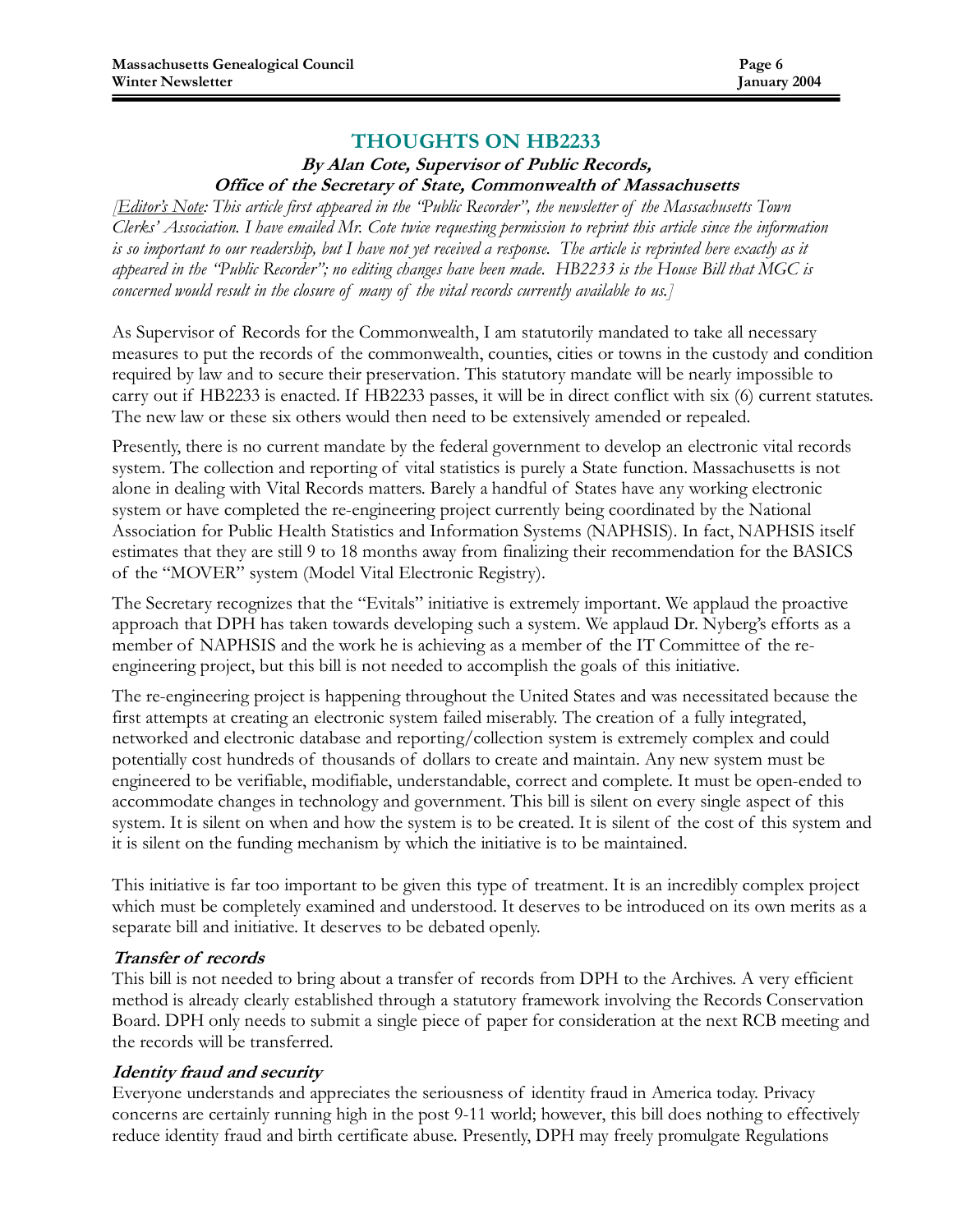concerning the issuance of Certified Copies. They are free to enact policies to further secure the issuance of official documents and they may, without asking any permission, establish security features into their certified record copy program similar to those incorporated into our currency system, at any time. The security of our vital records system is not dependant upon the passage of this bill.

#### Open State

Massachusetts is one of approximately 13 "open record states." This means that anyone may obtain a copy (not a certified copy. DPH controls certified copies) of anyone else's birth certificate upon request. The sunshine laws of this Commonwealth have been carefully crafted and they rely upon a sophisticated system of legislative exemptions. In Massachusetts, the term "Public records" means all books, papers, maps, photographs, recorded tapes, financial statements, statistical tabulations, or other documentary materials or data, regardless of physical form or characteristics, made or received by any officer or employee of any agency, executive office (INCLUDING DPH), department, board, commission, bureau, division or authority of the commonwealth. VITAL RECORDS ARE PUBLIC RECORDS.

Pursuant to G.L. 66, 10, "…Upon the determination by the supervisor of records that the record is public, he shall order the custodian of the public record to comply with the person's request." Some vital records are restricted by statute and this office is empowered with determining which records are restricted and which records are not. If the intent of this bill is to close certain records and to restrict access to others, this bill is the wrong mechanism to employ.

Open government is a topic of great concern to many people in this State. The proponents of closing records and restricting access thereto should stand before the people and make their proposals in the light of day. Encouraging and stimulating discussion on the merits of an idea is the American way; burying the restrictive language among the verbiage of a ten-year-old bill is not.

#### Improving access

Similarly, this bill is not needed to open records or allow greater access to records. Many of the records DPH claims will now be "open or "unrestricted" are already open and unrestricted as mandated by the G.L. ch. 4, 7(26) and G. L. ch. 66. A history of non-compliance with these statutes by DPH should not be a basis for promoting this bill. It the goal of this bill is to grant greater access to currently restricted records, it again is the wrong mechanism to employ. An amendment or repeal of the statute that restricts a particular record is the proper means for removing the restriction and opening the record, not some ambiguous language in the bowels of a poorly written and overly broad bill with an identity crisis.

#### **Conclusion**

The Secretary and I support the eVitals initiative and respectfully requests that DPH and all other proponents join with him in creating legislation that properly launches the eVitals project.

The Secretary and I support tightening security of Certified Copies of Vital Records to reduce identity theft and birth certificate fraud and invite DPH, law enforcement, Homeland Security and public safety personnel to promulgate regulations to ensure the integrity of the vital records system.

The Secretary and I support DPH in their endeavor to enact legislation which will provide them with much needed ministerial and administrative power in order to effectively and efficiently carry forth the responsibilities of the Department of Public Health.

The Secretary and I support open and active discussions regarding the "openness" of records in the Commonwealth and we encourage all persons to be involved in the dialogue concerning the balancing of personal privacy and open government.

The Secretary and I DO NOT SUPPORT H2233 in any form for all of the reasons stated herein and we respectfully request that you withhold your support as well.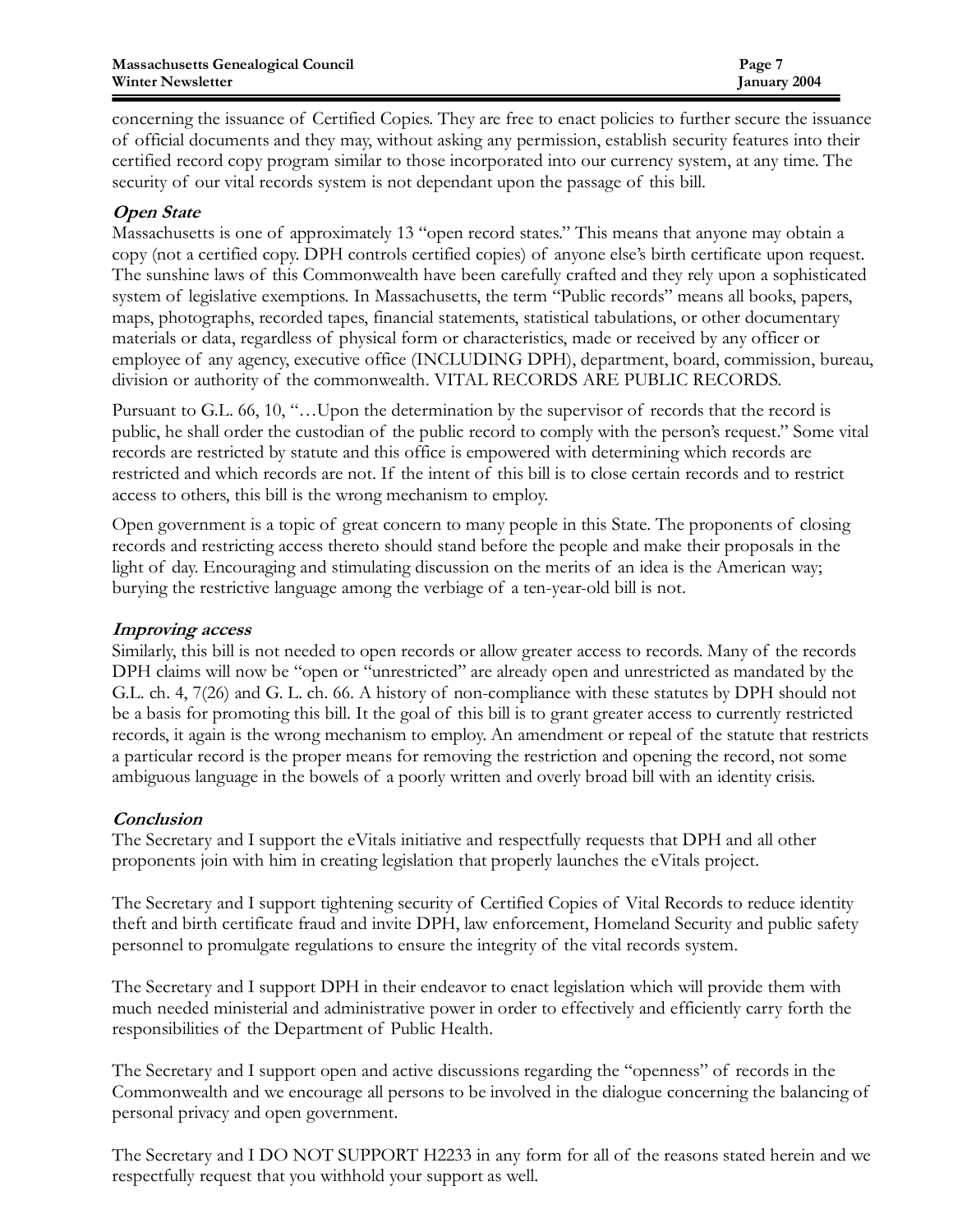#### A VISIT TO THE LIBRARY OF CONGRESS By Georgie Hallock, Assistant Newsletter Editor

The Library of Congress is a beautiful building. Inspired by an ornate Italian Palace, it has colored marble halls, gold decorations, ornamental statuary, inlaid tiles, mosaics, and portraits. It is designed to impress the eye, and it certainly does that. Taking a full tour was a delight to a book lover like me. One of the displays shows a Gutenberg Bible. There are exhibits about the Louis and Clark Expedition, letters from Timbuktoo, and a George Gershwin room. The main reading room is a great circle with galleries and niches filled with exotic books. Deep in the bowels of the earth under the library there are over 500 miles of stacks with books on the shelves. Copyrights are issued by the Library of Congress, and they keep two of each book that is copyrighted. Some of the books are sent to the shelves, and some are shared with other libraries.

In August I became a card-carrying Reader at the Library of Congress. Everything is free, even the rest rooms. The process was easy: an ID photo, answer a few questions, and then I was allowed in. The Library has interesting security: you are checked in and checked out. If you bring something, keep it simple. The genealogy area permits you to bring in your own paper and pencils, and you can keep your purse with you. Other sections require you to check all of your bags. When you leave the library, they look through all of your materials to make sure you have not taken any of their treasures. A host of their materials are on sale at their shop, but since you have already been through security, there is no problem.

The Genealogy and Family History section is very well used. A large room down one hallway and across from another, it is easy to miss the spot. There are several tables with seats numbered for identification purposes. There are a few open stacks with general reference books on them. There is a large section with a card catalog from which you can order older books. They have a bank of computers with every possible genealogical reference site available for free. The internal research capacity is awesome. One can put a phrase on the screen and receive millions of responses almost instantly. The staff is very helpful. I did not find an actual list of the Kentucky legislators for 1860, but I did find out where the information is stored.

If you need something, just ask, and they will give you all the time and effort that you need. The staff excels at gently reminding errant researchers that they must fill out all of the information on the call slip.

Sitting at the computer table, I was sure my skills were going to be tested, but the staff kindly showed me the way to begin looking for information. By using one of the websites,I was able to find that my GG Grandfather entered this country in 1848 through New York. I have been looking for that information for fifteen years. The addenda to the Passenger Immigration lists may have had the information, but I was not in the right place at the right time to be able to review all of the information until I hit the Library of Congress.

If you wish an actual book, you fill out a request form. They will take up to ten requests an hour from the readers. The request is filled out in duplicate, time stamped, and a copy is returned to you. When your book is located they put it at your chair or hold it on the shelf for you. Every request is filled, even if the text is not on the shelf, that information is so noted. Material is kept out for researchers until closing time unless a time extension or later delivery date is requested.

If you have a chance, do go to look at the Library, and take the time to stay and check up on some of those missing roots.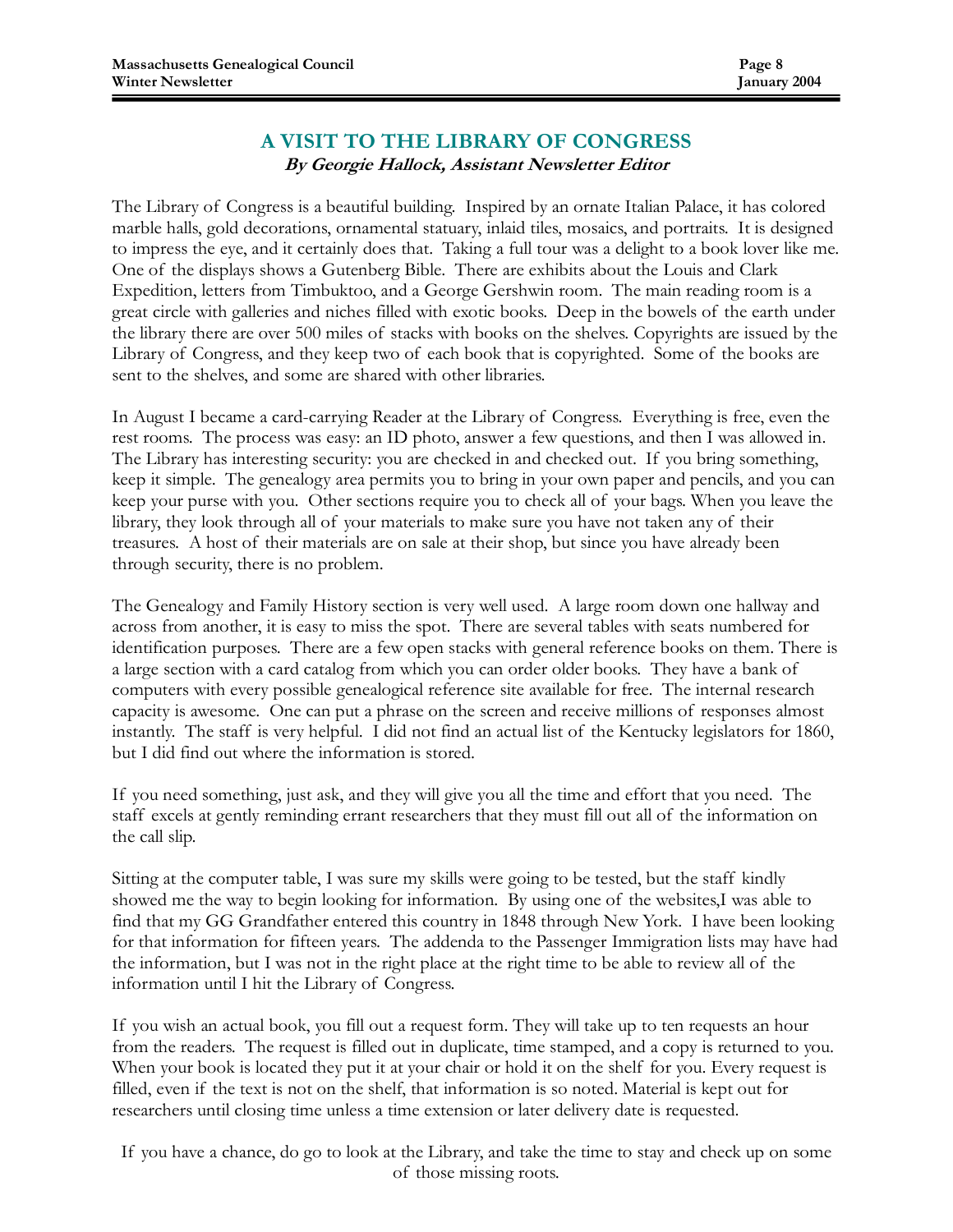#### INTERESTING WEBSITES

#### British Wills from 1384 to 1858 Now Available Online

http://www.documentsonline.pro.gov.uk/default.asp

All Prerogative Court of Canterbury (PCC) wills spanning the period 1384-1858 are now available online at DocumentsOnline (formerly PRO-Online)

Documents Online allows you online access to the Public Record Office's [now the National Archives] collection of digitised public records, including both academic and genealogical sources. Searching the index is free, and it costs  $f<sub>i</sub>$  to download a digital image of a document. The first phase of enhancements is complete and they will continue to improve the website over the next few months.

The PCC Wills held by the Public Record Office cover the period up to 1858. Until that date, all wills had to be proved (formally approved) by church and other courts. The Prerogative Court of Canterbury, the most important of these courts, dealt with the relatively wealthy individuals living mainly in the south of England and most of Wales (what was originally the ecclesiastical province of Canterbury).

You can now access the entire collection of PCC wills on DocumentsOnline, comprising more than 1 million wills covering the period 1384 to 1858. You can search the wills by first and last names, place, occupation and date. Wills are on average a page long, although they can range from a mere five lines to more than twenty pages.

Your will might not be at the start of the image you ordered - the PCC clerk did not usually begin a new will on a new page, but began copying it immediately after the preceding will. You could also find the beginning of another will immediately after the will you ordered.

In some instances a will may consist of a codicil (an addition to a will) only. An earlier will may not necessarily exist.

A will beginning with the word 'memoranda' means that the will was spoken and may well have been given on a person's deathbed.

Prior to 1804, sentences as well as wills appear in this series of records. In this context a sentence is a judgement about a disputed will given at the conclusion of litigation. A sentence does not necessarily contain the same details as a will so we have differentiated between the two. Therefore, when you search, your search results will be described as either a will or a sentence.

Dates have been converted to the modern reckoning for wills prior to 1752.

For more background information on wills and testaments throughout the UK, see the FamilyRecords.gov.uk website.

[Your Editor tested the search engine for this service and it is fabulous! It is a wonderful toy for genealogists. You can just print in "Massachusetts" under place name and you will see a list of people from Massachusetts whose wills were probated in the PCC. I doubt if the residence of legatees is indexed, but it certainly is a wonderful start. [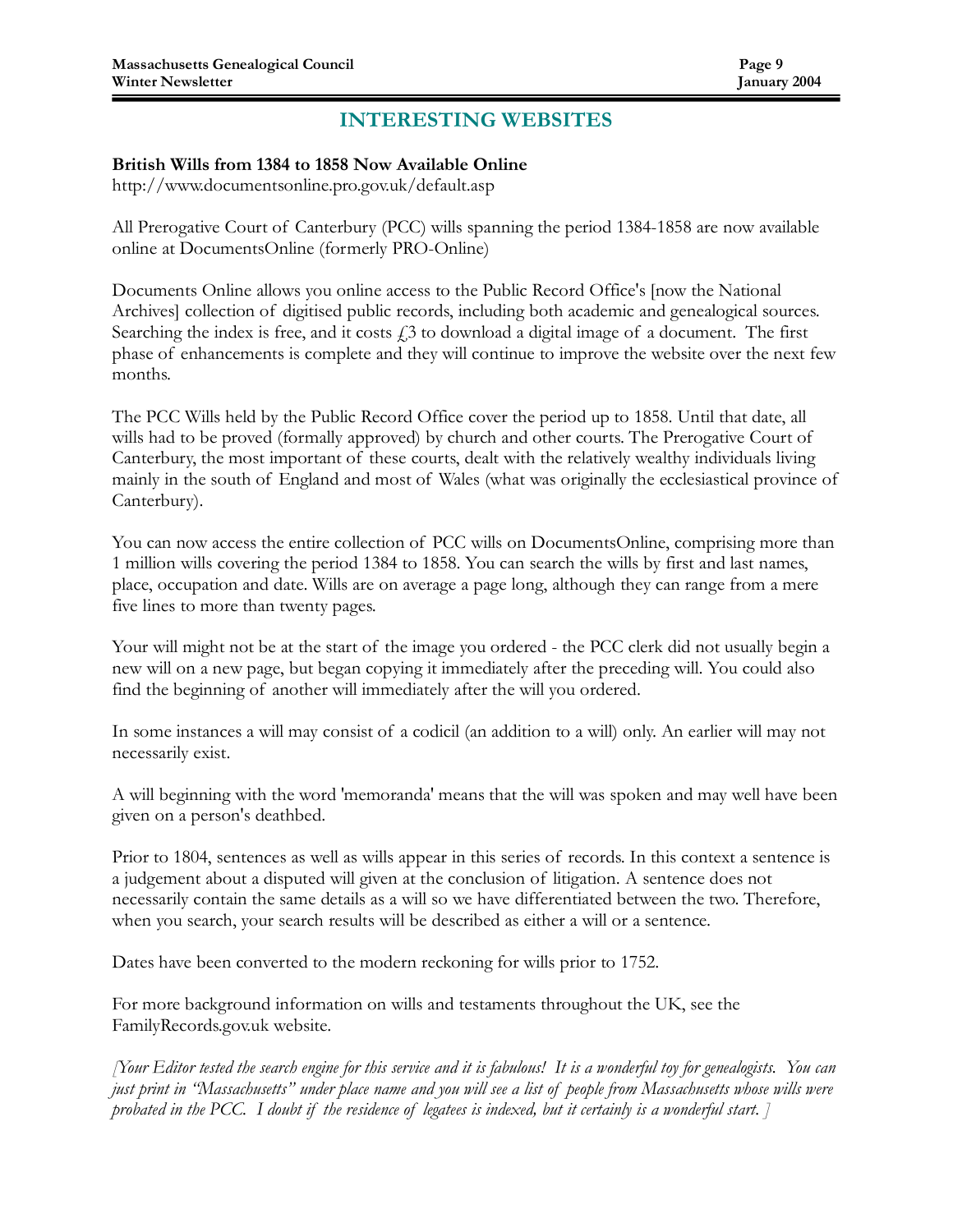The Massachusetts Genealogical Council is proud to present a full day seminar by renowned genealogist and noted educator



Certified Genealogist, Fellow of the American Society of Genealogists, Fellow of the National Genealogical Society

## Saturday, March 27, 2004 Best Western Hotel,Waltham, MA

### PROGRAM

8:00am-10:00am: Registration in the Grand Ballroom, Vendors Open, Refreshments

8:45am-9:30am: Massachusetts Genealogical Council Annual Meeting

9:45am-10:45am: Is This the Same Man, or a Different One With the Same Name: Proving that our ancestors are who we say they are is essential to proving that they are related to who we claim are their kinfolk. But sometimes everybody in the county has the same name (or at least it seems so to us). How do we separate them from each other, especially when there do not appear to be enough records to do it reliably?

11:00am-12:00pm: Time-Lines and Real Lives — Using Ancestor's Life Patterns to Find Their Parents: Each event in an ancestor's life occurred at a specific place on the time line between his or her birth and death. Those occurrences form a pattern. Mrs. Leary describes how to chart the time-line, identify the patterns, and use them to find the ancestor's parents.

12:00am-2:30pm: Hot Buffet Lunch in the Terrace Dining Room (included in the Registration Fee): Caesar Salad, meatballs, vegetable lasagna, pasta with chicken and broccoli, grilled vegetables, garlic bread, coffee or tea, dessert. [Please advise us of any special dietary requirements.] Members of the Association of Professional Genealogists will be hosting the tables in the dining room. Bring your questions and be ready for a discussion with other interested genealogists. Possible topics include LDS records, Irish, Colonial New England, Jewish, Italian, etc. We welcome your suggestions; make a note on the registration form. Since it is a buffet, you can table-hop!

2:00pm-3:00pm: Our Ancestors' Voices — Getting the Records To Tell Us Everything They Know: Seemingly minor details in a record can be of major importance in solving an otherwise insoluble genealogical problem. Mrs. Leary will discuss (and illustrate) techniques for getting more information from records than seems to be there.

3:15pm-4:15 pm: The Hemings-Jefferson Connection: A Genealogical Evaluation of the Evidence: Sally Hemings, slave of Thomas Jefferson, is known to have had at least six children. Was their father Thomas Jefferson, another Jefferson, or a collection of unidentified Virginians? Impartial evaluation of all the evidence, including that derived from DNA comparisons among Hemings and Jefferson descendants (real and imagined), points inexorably to a single conclusion.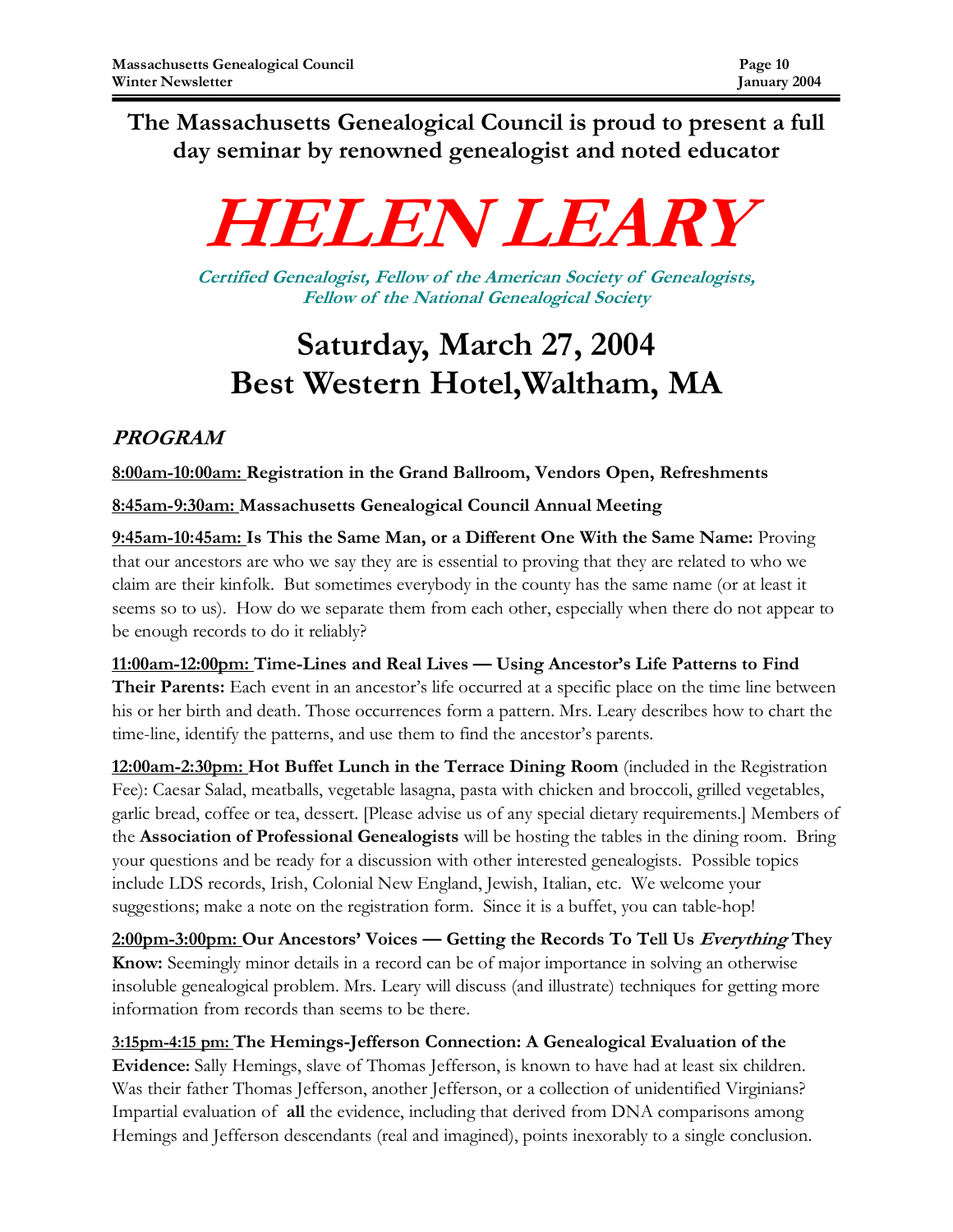The front of the Grand Ballroom will be setup "classroom style" with long tables and chairs. The rear of the room will have only chairs. The "classroom" rows will be reserved for the first 100 registrants.

HOTEL: The Seminar will be held at the Best Western Hotel, 477 Totten Pond Rd., Waltham, (http://www.bestwestern.com/prop\_22009). Rooms are available at \$79 (\$86.61 including tax and continental breakfast) per night from Thursday through Sunday. Rooms can sleep up to 4 people. The heated indoor pool is open until 10:00pm. Call 781-890-7800 or 1- 877-852-4683 (toll free).

The hotel is located at exit 27A on Interstate 95 (aka Route 128), easily accessible from all directions. It is a 5-minute drive from the National Archives. Note that the New England Historic Genealogical Society library in Boston is now open on Sunday. If you would like more detailed directions, or information on the local area, please email seminar@massgencouncil.org or send a letter to the Local Arrangements Chair, Massachusetts Genealogical Council, P.O. Box 5393, Cochituate, MA 01778-5393.

**VENDORS**: We are working hard to make sure that there will be a good selection of vendors at the Seminar. See our website for details.

FRIDAY EVENING: An informal dinner will be held in the hotel restaurant. Talking with your fellow genealogists is one of the primary benefits of a conference. Your friends and relatives may not care how you found great-aunt Gertrude's death record, but we do!! Make a note on your registration form, and we will contact you with details. Registration materials will be available on Friday evening for guests staying at the hotel. See you there!

#### REGISTRATION INFORMATION

| $City, State, Zip: \_$ |                                              |  |  |
|------------------------|----------------------------------------------|--|--|
|                        |                                              |  |  |
| Phone:                 | <u> 1989 - Andrea Andrew Maria (b. 1989)</u> |  |  |

Individual Members of the Massachusetts Genealogical Council (paid for 2004) are entitled to register for the Seminar at a special rate. Annual dues are \$7.50, and you may join now. Please circle the correct option.

#### Membership

| I am a fully paid member for 2004: | yes/no |
|------------------------------------|--------|
| I would like to join/renew MGC:    | \$7.50 |

#### Seminar Registration

#### Registrations must be received by 3/24/04.

Early Registration (must be received by

| 2/29/04 |  |
|---------|--|
| Member: |  |

| Member:     | \$40 |
|-------------|------|
| Non-Member: | \$50 |

#### Registration (received 3/1 through 3/24/04)

| Member:     | \$50 |
|-------------|------|
| Non-Member: | \$60 |

#### TOTAL ENCLOSED: \_\_\_\_\_\_\_\_\_

#### Make check payable to:

Massachusetts Genealogical Council

Mail to: Massachusetts Genealogical Council, P.O. Box 5393, Cochituate, MA 01778-5393.

Cancellation Policy: The Registration fee may be refunded up to 30 days before the event minus a \$5.00 administration fee. There will be **no** refund within 30 days of the event.

\_\_\_\_\_\_\_\_\_\_\_\_\_\_\_\_\_\_\_\_\_\_\_\_\_\_\_\_\_\_\_\_\_\_\_

Comments: \_\_\_\_\_\_\_\_\_\_\_\_\_\_\_\_\_\_\_\_\_\_\_\_\_